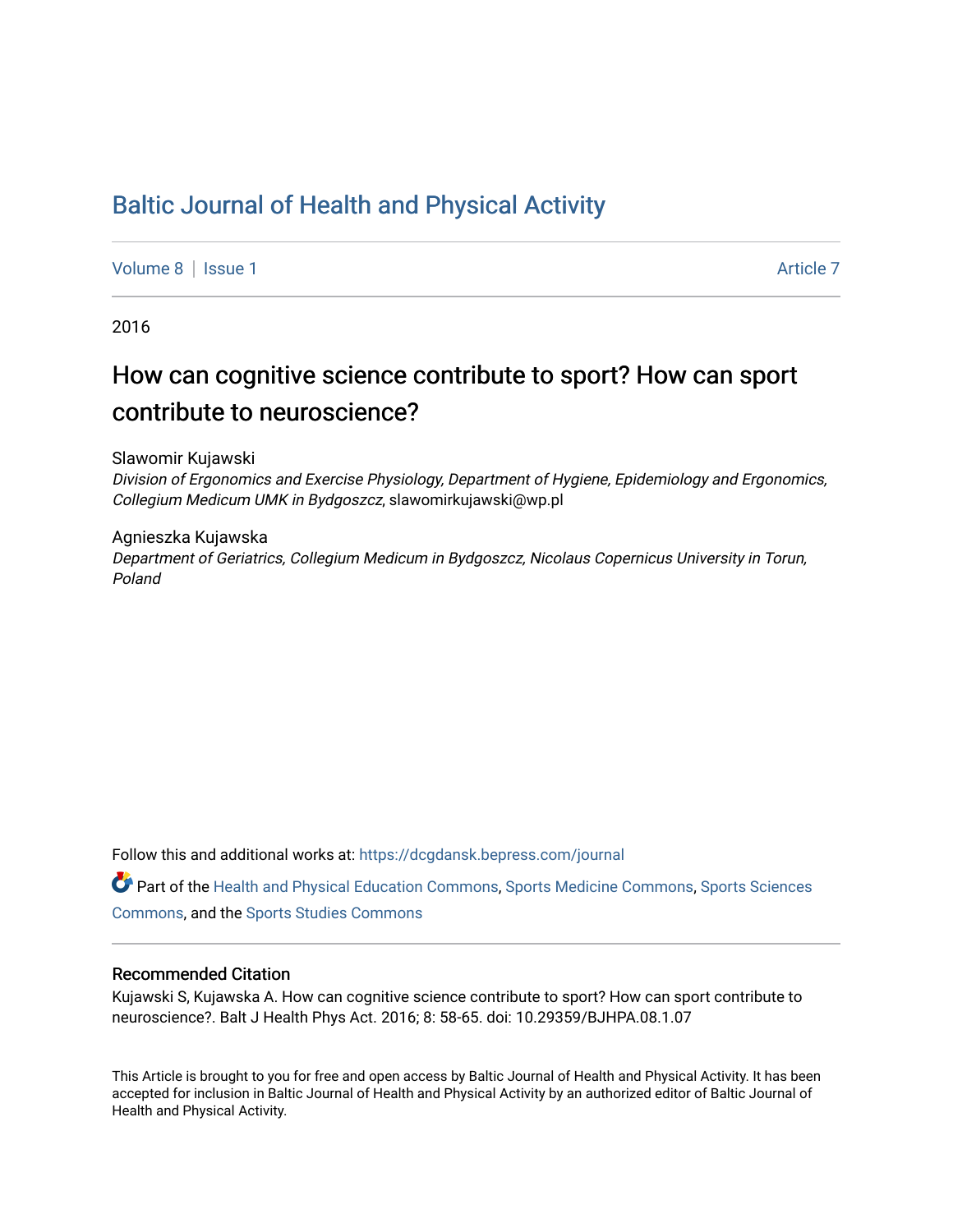#### **ORIGINAL**

**Authors' Contribution: A** Study Design **B** Data Collection **C** Statistical Analysis **D** Data Interpretation

- **E** Manuscript Preparation
- **F** Literature Search
- **G** Funds Collection

# **How can cognitive science contribute to sport? How can sport contribute to neuroscience?**

#### **Sławomir Kujawski1 ABDEF, Agnieszka Kujawska2 ABDEF**

- <sup>1</sup> Division of Ergonomics and Exercise Physiology, Department of Hygiene, Epidemiology and Ergonomics, Collegium Medicum UMK in Bydgoszcz
- <sup>2</sup> Department of Geriatrics, Collegium Medicum in Bydgoszcz, Nicolaus Copernicus University in Torun, Poland

| abstract                |                                                                                                                                                                                                                                                                                                                                                                                                                                                                                                                        |
|-------------------------|------------------------------------------------------------------------------------------------------------------------------------------------------------------------------------------------------------------------------------------------------------------------------------------------------------------------------------------------------------------------------------------------------------------------------------------------------------------------------------------------------------------------|
| <b>Background</b>       | In this mini-review we would like to focus on common points of neuroscience and sports<br>science. We will shortly describe a few parts of this unity, namely: nerve conduction studies,<br>cognitive profiles of sportsmen and an influence of physical training on cognitive functioning.<br>We want to emphasize the importance of so far conducted research: on the one hand, its<br>application in the methodology of sport training, and on the other hand, expanding the field<br>of knowledge in neuroscience. |
| <b>Material/Methods</b> | Analysis of articles in the EBSCO database using keywords: athletes, sportsmen, cognitive<br>tests, physical training, elderly, psychological traits, cognitive profile.                                                                                                                                                                                                                                                                                                                                               |
| <b>Results</b>          | Several methodological problems in examining cognitive functions and psychological tra-<br>its of athletes has been indicated.                                                                                                                                                                                                                                                                                                                                                                                         |
| <b>Conclusions</b>      | Conclusions could be far-reaching; however, thanks to knowledge from sports science,<br>scientists and clinicians have an opportunity to design a therapy for patients with mild<br>cognitive impairments.                                                                                                                                                                                                                                                                                                             |
| <b>Key words</b>        | cognitive profiles, athletes, sportsmen, psychological traits, ecological theory of<br>perception                                                                                                                                                                                                                                                                                                                                                                                                                      |

#### **article details Article statistics Word count:** 2,340; **Tables:** 0; **Figures:** 0; **References:** 36 **Received:** October 2015; **Accepted:** December 2015; **Published:** March 2016 **Full-text PDF:** http://www.balticsportscience.com **Copyright ©** Gdansk University of Physical Education and Sport, Poland **Indexation:** AGRO, Celdes, CNKI Scholar (China National Knowledge Infrastructure), CNPIEC, De Gruyter - IBR (International Bibliography of Reviews of Scholarly Literature in the Humanities and Social Sciences), De Gruyter - IBZ (International Bibliography of Periodical Literature in the Humanities and Social Sciences), DOAJ, EBSCO - Central & Eastern European Academic Source, EBSCO - SPORTDiscus, EBSCO Discovery Service, Google Scholar, Index Copernicus, J-Gate, Naviga (Softweco, Primo Central (ExLibris), ProQuest - Family Health, ProQuest - Health & Medical Complete, ProQuest - Illustrata: Health Sciences, ProQuest - Nursing & Allied Health Source, Summon (Serials Solutions/ProQuest, TDOne (TDNet), Ulrich's Periodicals Directory/ulrichsweb, WorldCat (OCLC) **Funding:** This research received no specific grant from any funding agency in the public, commercial, or not-for-profit sectors. **Conflict of interest:** Authors have declared that no competing interest exists. **Corresponding author:** Sławomir Kujawski, Marii Skłodowskiej Curie 9 street, Bydgoszcz, Poland; phone: +48791448117; e-mail: slawomirkujawski@wp.pl  **Open Access License:** This is an open access article distributed under the terms of the Creative Commons Attribution-Non-commercial 4.0 International (http://creativecommons.org/licenses/by-nc/4.0/), which permits use, distribution, and reproduction in any medium, provided the original work is properly cited, the use is non-commercial and is otherwise in compliance with the license.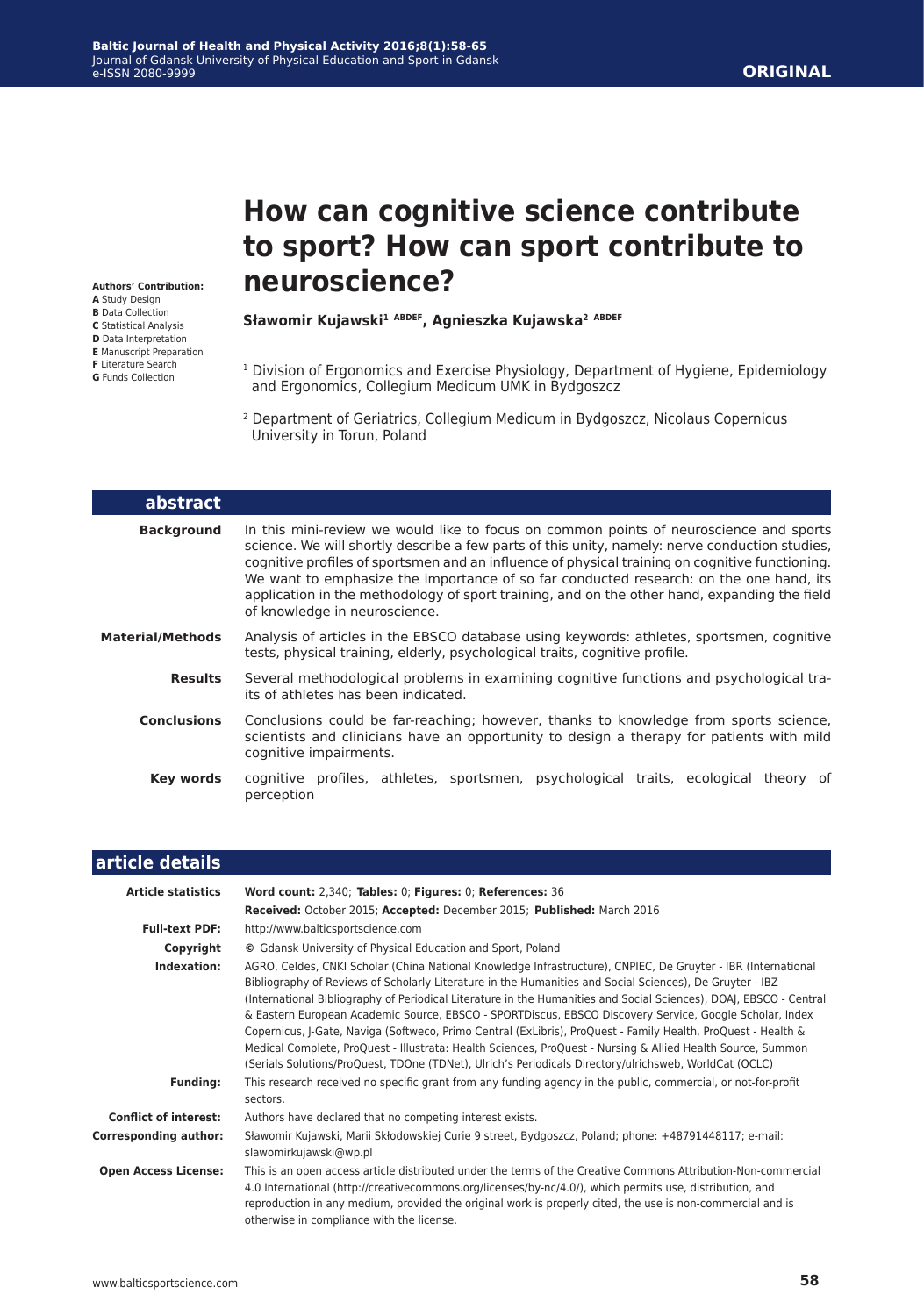## **introduction**

In this mini-review we would like to focus on common points of neuroscience and sports science. We will shortly describe a few parts of this unity, namely: nerve conduction studies (electromyography and electroencephalography), athletes' cognitive profiles and an influence of physical training on cognitive functioning. The effectiveness of nerve conduction studies as a tool in examining changes due to physical activity and distinguishing experts from non-experts in motor tasks will be considered. We want to emphasize the importance of so far conducted research: on the one hand, its application in methodology of sport training, and, on the other hand expanding the field of knowledge in neuroscience.

## **material and methods**

Articles in the EBSCO database have been analyzed using keywords: athletes, sportsmen, cognitive tests, physical training, elderly, psychological traits, cognitive profile. The available literature was subjectively selected due to its usefulness in showing the influence of neuroscience on sport science and vice versa. Moreover, literature which reveals inconsistency in results was shown as well.

## **results**

#### **i how can sport contribute to neuroscience?**

#### *Nerve conduction studies*

#### *Electromyography*

Resistance training causes muscular and neural adaptations [1, 2, 3, 4, 5]. The majority of researchers accepts that a delay before the onset of muscle hypertrophy occurs and that the neural factors are the causes of initial strength gain. Some researchers measure effects of training by means of electromyography (EMG). For example, Aagard et al. [6] claim that the evoked V-wave and H- -reflex responses were observed to rise during the maximal muscle contraction after an intense heavy strength training, showing a notable increment in motor neurons output at the maximal voluntary contraction (MVC).

Type of sport, i.e. aerobic/endurance or resistance/anaerobic, is significant for EMG results. When examining in rest state, the soleus H-reflex amplitude was larger in aerobic athletes than in anaerobic athletes [7]. These results could be considered as a result of the athletes' variance in muscle fiber composition. Notably, other studies [8] reported that three weeks of strength or endurance training were presumably not enough to induce changes in muscle fibers composition. Surprisingly, the excitability in the H-reflex pathway increased, yet the V-wave amplitude remained the same in an endurance type training group. By contrast, a resistance training group noticed an enhancement in the V-wave amplitude, while little changes were observed in the H-reflex. Holterman et al. [9] noticed changes in the H-reflex amplitude in three initial weeks of strength training. The increase in efferent neurons output elicited by resistance training may comprise both supraspinal and spinal adaptation mechanism (enhanced central motor drive, raised motoneuron excitability, and decreased presynaptic inhibition) [6].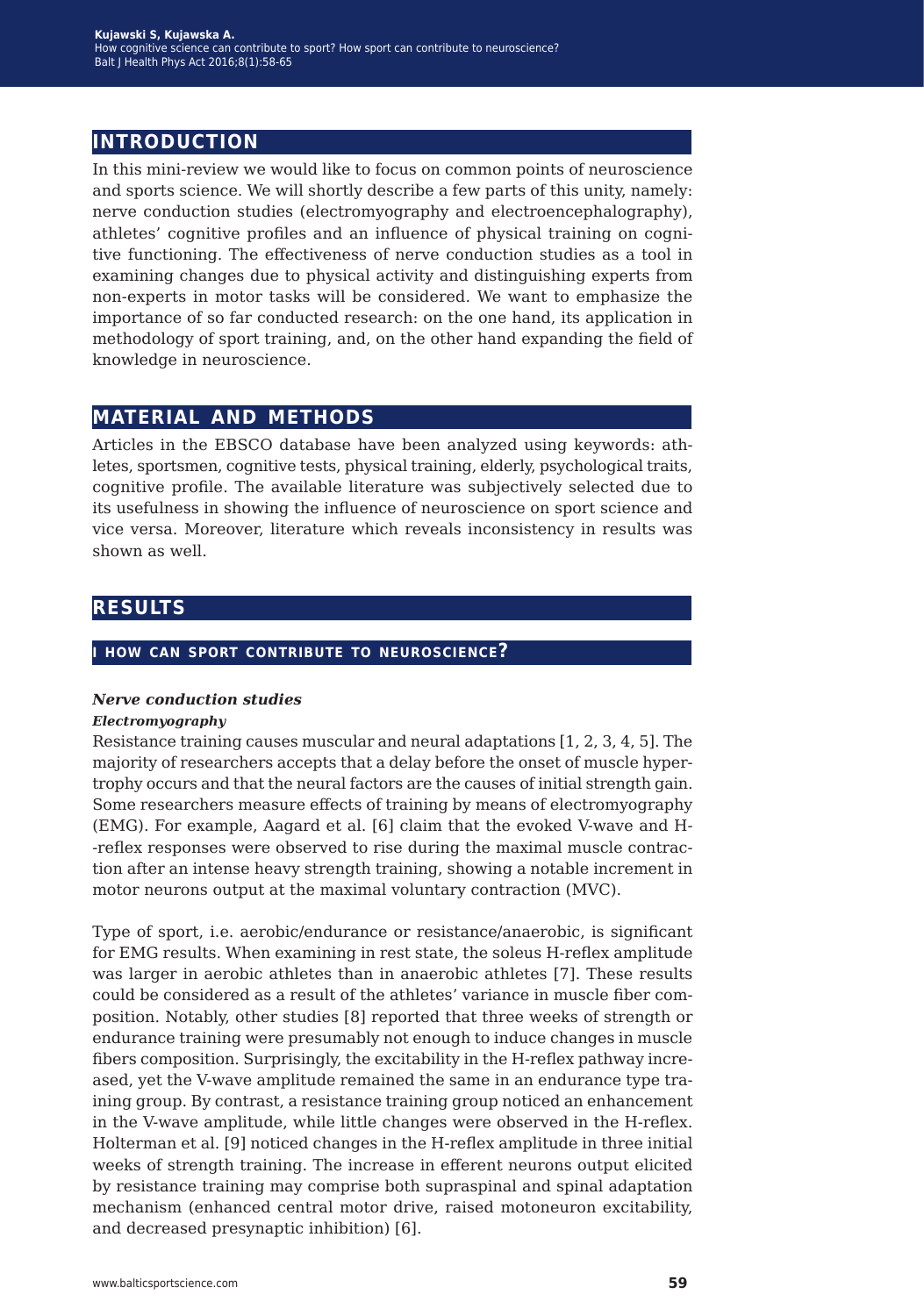#### *Electroencephalography*

Electroencephalogram (EEG) is a useful tool in examining changes in the cortical activity due to training of the motor system. Numerous studies have examined differences in the onset time of the Movement Related Cortical Potential (MRCP) and its amplitude comparing experts and novice performers [10, 11, 12, 13]. One of the most important results is the fact that compared to non-experts, participants who are experts in particular motor patterns show a lower amplitude and a later onset of MRCP before performing a motor task which they have mastered.

Research from 2014 [14] examined a difference in MRCP between novices and experts in martial arts. One of the experiment protocols consisted of visual stimuli (five different pointed white arrows on a blackboard). Participants were asked to respond to the target arrow and not to respond when another arrow appeared. There were no statistically significant changes in motor response preparation revealed in electroencephalography, compared to the above mentioned studies which reported a more economical pattern of professionals' cortical activity. Worth noting is the nature of the paradigm used in the research [14], i.e. measuring responses to visual stimuli will be analyzed in a further part of this manuscript called Ecological approach to perception.

#### **ii what can cognitive science bring to sport?**

#### *Mental profiles of athletes*

#### *Differences in psychological traits of sportsmen*

Sports performance at top level requires adequate personality. A professional athlete has to keep cold blood during his or her performance in a tournament or a match. Therefore, researchers in the field of psychology assumed a hypothesis that athletes performing at an international level would possess qualities that facilitate success in such demanding tasks. However, research from 2010 [15] resulted in no significant differences between classes in taekwondo athletes in their psychological traits such as motivation, attention, emotional sensitivity, or positive attitude. Significant differences were found only between sexes in the 'trust' variable.

Obminski et al. [16] examined differences in personality traits and eye-hand coordination between less and more successful young male boxers. It was hypothesized that the examined variables would be a good predictor of success for participants at performances in the next two years. However, no statistically significant results were obtained [16].

#### *Differences in athletes' cognitive profiles*

Sports performance at top level, beside adequate personality, requires an adequate cognitive profile. To perform effectively in a dynamic environment, one has to own sharp mind which allows reacting quickly and adequately to changes, keep attention (on one or a few objects at the same time or in sequence, depending on the type of sport), perform quick motor responses, execute complex tasks under time pressure, to name only a few of athlete's mind capabilities. Not surprisingly, several studies focus on examining cognitive functions of professional athletes to test which of them are above the average.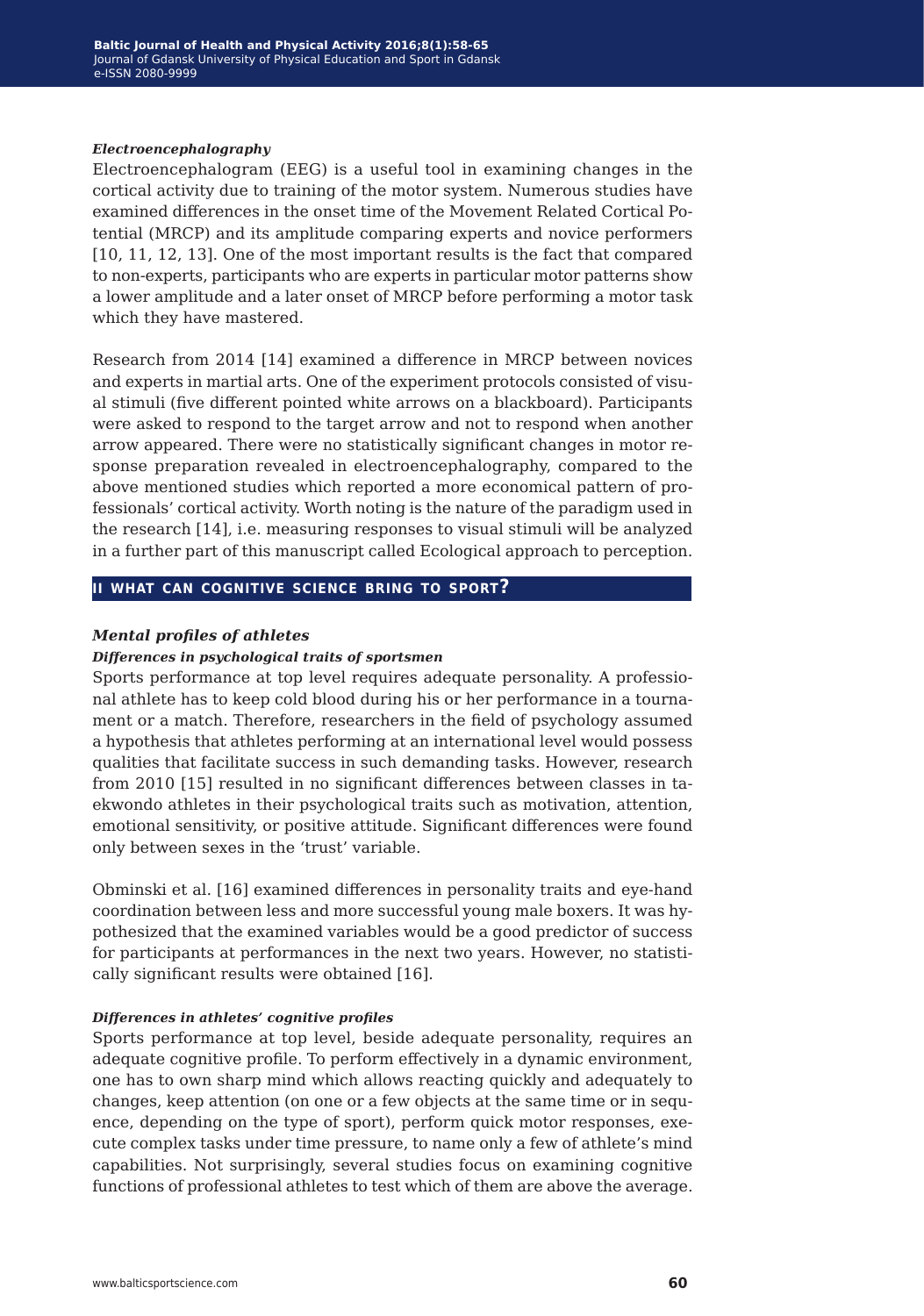Fontani et al. [17] examined 24 volleyball players, of whom 12 were classified as experts, and 18 karatekas, 9 classified as experts. The research protocol consisted of alert, go no-go, divided attention and working memory tests. For each tests, the reaction time (RT) and the number of mistakes were measured. Experienced karatekas performed better in rapid alert (204 vs 237 ms) but worse in split attention, and they made more errors overall. Younger volleyball players had better reaction time, although committed more errors in tests. The study has a few deficits: it comprised small groups, and differences in results within a group occurred.

Sánchez-López et al. [18] conducted research on 8 judo, 6 kung-fu and 6 taekwondo fighters, all of them classified as experienced. The research used the Test of Variables of Attention. Variability of RT, RT, failures and missed targets were noted. Results showed faster RT and less failures in kung-fu fighters. However, small groups were a deficit of this study.

Voss et al. [19] noted small groups deficits in research examining sportsmen's cognitive performance. As a reply, Voss et al. [19] conducted a quantitative meta-analysis of 20 studies. The sports types used in the analyzed research were classified as *static*, characterized by a slow tempo of performance (long running, swimming). Another category was *interceptive* sports, characterized by performance that is mainly based on coordination of the athlete's body, parts of the body or a held object and the environment. They found that athletes from the interceptive sport types and males showed the largest effects on cognitive measures. Athletes who practice *interceptive* sport types showed the greatest performance in cognitive tests measuring processing speed. Interestingly, Voss et al. [19] noted a lack of studies which used standard executive function tests. However, this meta-analysis revealed a few methodological problems. While examining professional athletes, a researcher is not able to resolve the nature vs nurture problem; namely, whether the examined athlete is naturally talented in faster processing speed, or whether this is an effect of physical training [19]? The problem will be described more widely in the last chapter of the manuscript. In the next chapter, the nature of examination cognitive functions will be considered.

Meta-analysis of Mann et al. [20] aimed to answer the question of differences in cognitive performance between novice and expert athletes. Results showed that experts' responses were faster than novices' in sports types defined as *interceptive*, *strategic* and *other*. Moreover, irrespective of the sport type, experts were better at response accuracy variable than novices.

#### *Ecological theory of perception*

Several studies has been conducted on examining athletes' cognitive performance [17, 18]. However, all of them were based on a protocol which included a computer screen or another kind of screen, and the participants' position during the examination was static, mostly while sitting. Standard paper and pencil neuropsychological tests were included in these tests as well. Another way to examine reaction of the vision system is to use a training protocol based on as fast as possible a reaction to lights which appear in the peripheral visual field [21]. However, Faubert et al. [22] estimate that sports training including responses to lights flashing in intervals could not be considered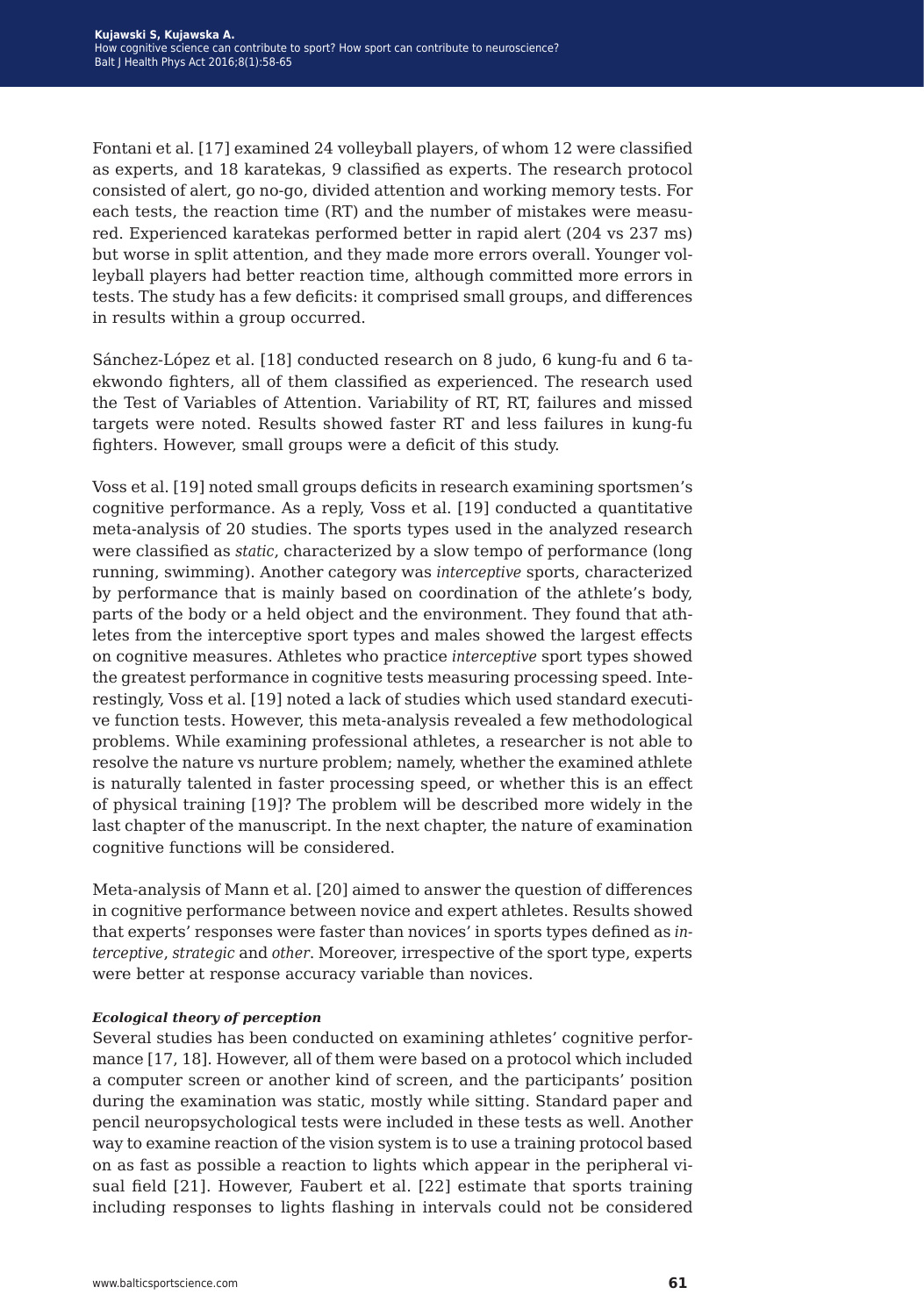as a high-level visual processing task. In sports, especially in team sports, athletes perform in a rich and dynamic environment which require high-level visual processing skills. Using simple light technique to determine athletes' visual system capacity or to establish training protocol based on such lights system would be against the ecological approach to perception. James Gibson [23] described environment with its full complexity: medium, substances, surfaces, textures, illumination, obstacles, tools, objects, to name a few. Athletes execute their performance in an environment which consists of the above-mentioned and many others elements. Moreover, most of these elements are not static, but dynamic. Additionally, an athlete is constantly moving; as a consequence, he or she changes his or her perspective. Furthermore, according to Gibson [23] using screens in examining visual perception is inadequate because of differences between composition of the natural environment vs the screen. Accordingly, Faubert et al. [9] reported that performance of top-level athletes from different sports types in perceptual-cognitive training was dependent on their postures. Athletes examined in both a standing and a sitting protocol obtained different results.

One of interesting studies which used the ecological approach was made by Shim et al. [24]. Shim et al. [24] reported that the nature of the required responses in most of the studies on athletes (based on pushing a button, verbal reporting or writing) were different from responses during their sport performance for which they were trained. 13 skilled and 12 novice tennis players took part in 2 experiments [24] which were conducted in a typical environment of tennis performance, namely on a tennis court. In experiment 1, participants were asked to react as quickly as possible to the opponent's serve shown on a standard video or point-light display. Participants were holding racquets, their responses were recorded, apparatus attenuated visual and auditory cues. Experiment 2 consisted of two protocols, with only one main difference comparing to experiment 1, i.e. the source of ball serve which the participant had to respond to; in experiment 2 one protocol was based on cloaked ball machine serves, whole another one contained a live opponent. Methodology has been widely described elsewhere [24]. In the context of the present manuscript, the most important conclusion is based on the difference between results in experiment 1 and experiment 2. In experiment 2, the reaction times of 10 top level athletes were significantly better when they stood against a live opponent than a serving machine. These differences could be explained by better capacity of reading movement pattern cues developed by professional athletes [24].

After Johansson's research [25] which showed how well adapted our cognitive system is to the perception of human movement, another studies explored this topic [26, 27, 28]. A discovery of mirror neurons made this branch even more dynamic [29]. These results confirms a relationship between action and perception.

#### *Influence of physical training on non-athletes*

Numerous studies indicated an influence of physical activity on people without physical training background. It is well established that physical activity positively influences cognitive functioning of elderly people [30], with [31] and without known impairment [32]. Additionally, aerobic training increases the gray matter size in the hippocampus of elderly people [33]. Moreover, physi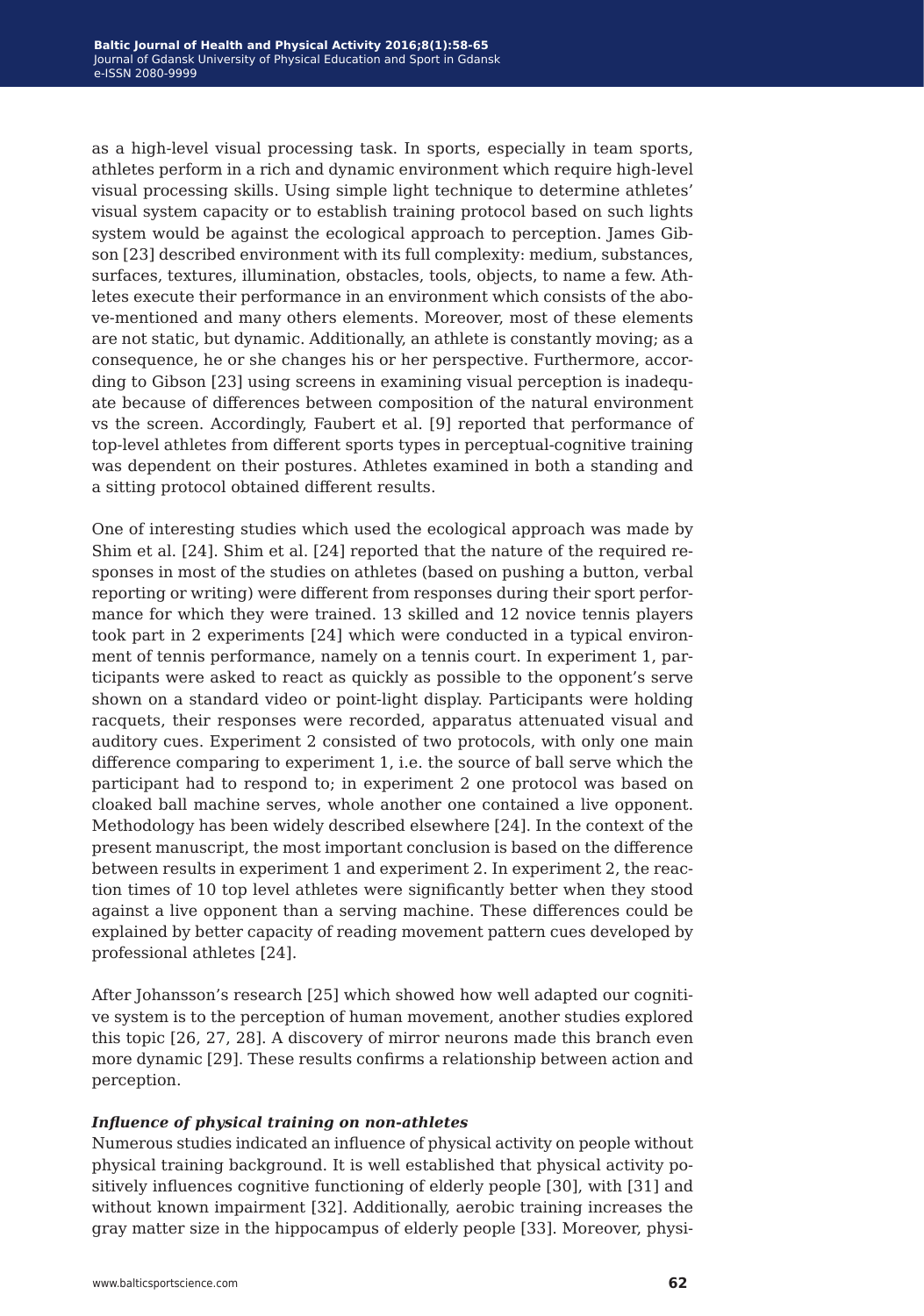cal activity is a well-established tool to improve children's brain functioning and to change its structure [34, 35, 36].

### **discussion**

Sport science and neuroscience have been in an extremely fruitful relationship. Electromyography as well as electroencephalography seems to be useful tools in examining effects of sport training; moreover, future studies are required to clarify all methodological uncertainty. Sport science has a lot to offer in terms of developing neuroscience. On the other hand, psychological examination of sportsmen's traits seems not to be the most adequate tool in predicting which athletes would be successful. However, examining cognitive profiles of sportsmen could bring several interesting conclusions.

Moreover, one of analyzed meta-analyses revealed the fact that expert athletes' responses were faster than novices' in sports types defined as interceptive, strategic and other. Moreover, irrespective of the sport type, experts were better at response accuracy variable than novices. Another meta-analysis stated that athletes from *interceptive* sport types and males showed the largest effects on cognitive measures. Athletes who perform *interceptive* sport types showed greatest performance in cognitive tests measuring the processing speed.

## **conclusions**

Noteworthy, athletes seem to perform best in tasks which are most similar to tasks which they are used to doing during their sports training and performance. Moreover, physical training seems to be the best established in scientific literature as a tool in a possible treatment of cognitively impaired elderly people.

Three main problems in examining cognitive functions of athletes have been indicated. First of all, the problem of nature vs nurture has occurred. Without longitudinal studies it is unknown if athletes of a particular kind of sport are naturally talented in some kind of cognitive functioning or if is this capability is due to training. Another issue is the nature of protocols used in examining perception and collecting responses. Athletes perform in an environment which is different from the laboratory environment based on sitting in front of the screen. Moreover, sport performance requires perception in a dynamic environment, where perception is coupled with action. Additionally, composition of responses in a laboratory examination is different from those which are required in the natural environment. The last considered issue is distinguishing between effects dependent on a specialist component of training and aerobic and strength training *per se*, which is an additional part of the training protocol in many types of sports.

#### **references**

- [1] Aagaard P, Simonsen EB, Andersen JL, Magnusson P, Dyhre-Poulsen P. Increased rate of force development and neural drive of human skeletal muscle following resistance training. J Appl Physiol. 2002;93(4):1318-1326. DOI 10.1152/japplphysiol.00283.2002.
- [2] Hather BM, Tesch PA, Buchanan P, Dudley GA. Influence of eccentric actions on skeletal muscle adaptations to resistance training. Acta Physiol Scand. 1991;143(2):177-185. DOI 10.1111/j.1748- 1716.1991.tb09219.x.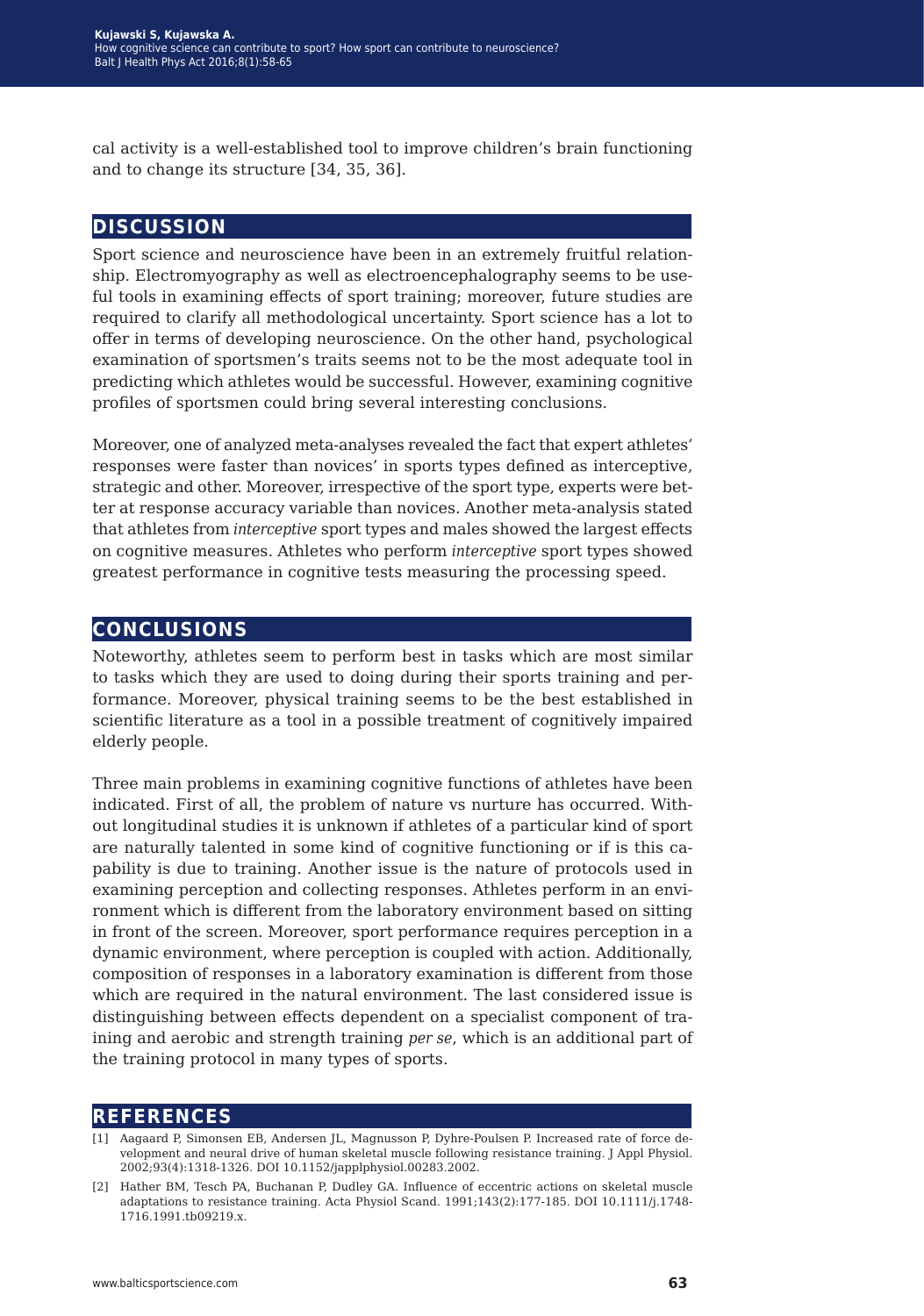- [3] Moritani T. Neural factors versus hypertrophy in the time course of muscle strength gain. Am J Phys Med Rehabil. 1979;58(3):115-130. PMID 453338.
- [4] Narici MV, Roi GS, Landoni L, Minetti AE, Cerretelli P. Changes in force, cross-sectional area and neural activation during strength training and detraining of the human quadriceps. Eur J Appl Physiol Occup Physiol. 1989;59(4):310-319.
- [5] Rutherford OM, Jones DA. The role of learning and coordination in strength training. Eur J Appl Physiol Occup Physiol. 1986;55(1):100-105.
- [6] Aagaard P, Simonsen EB, Andersen JL, Magnusson P, Dyhre-Poulsen P. Neural adaptation to resistance training: changes in evoked V-wave and H-reflex responses. J Appl Physiol. 2002;92(6):2309-2318. DOI 10.1152/japplphysiol.01185.2001.
- [7] Casabona A, Polizzi MC, Perciavalle V. Differences in H-reflex between athletes trained for explosive contractions and non-trained subjects. Eur J Appl Physiol Occup Physiol. 1990;(1-2):26-32.
- [8] Vila-Chã C, Falla D, Correia MV, Farina D. Changes in H reflex and V wave following short-term endurance and strength training. J Appl Physiol. 2012;112(1):54-63. DOI 10.1152/japplphysiol.00802.2011.
- [9] Holtermann A, Roeleveld K, Engstrøm M, Sand T. Enhanced H-reflex with resistance training is related to increased rate of force development. Eur J Appl Physiol. 2007;101(3):301-312. PMID: 17602237.
- [10] Di Russo F, Pitzalis S, Aprile T, Spinelli D. Effect of practice on brain activity: an investigation in top-level rifle shooters. Med Sci Sports Exerc. 2005;37(9):1586. DOI 10.1249/01.mss.0000177458.71676.0d.
- [11] Hatta A, Nishihira Y, Higashiura T, Kim SR, Kaneda T. Long-term motor practice induces practice- -dependent modulation of movement-related cortical potentials (MRCP) preceding a self-paced non- -dominant handgrip movement in kendo players. Neurosci Lett. 2009;459(3):105-108. DOI 10.1016/j. neulet.2009.05.005.
- [12] Wright DJ, Holmes P, Di Russo F, Loporto M, Smith D. Reduced motor cortex activity during movement preparation following a period of motor skill practice. PLoS One. 2012;7(12):e51886. DOI 10.1371/journal.pone.0051886.
- [13] Wright DJ, Holmes PS, Di Russo F, Loporto M, Smith D. Differences in cortical activity related to motor planning between experienced guitarists and non-musicians during guitar playing. Hum Mov Sci. 2012;31(3):567-577. DOI 10.1016/j.humov.2011.07.001.
- [14] Sanchez-Lopez J, Fernandez T, Silva-Pereyra J, Mesa JAM, Di Russo F. Differences in visuo-motor control in skilled vs. novice martial arts athletes during sustained and transient attention tasks: a motor- -related cortical potential study. PLoS One. 2014;9(3):e91112. DOI 10.1371/journal.pone.0091112.
- [15] Vargas PC, Vargas GAA. Perfil de rasgos psicológicos para el rendimiento deportivo en hombres y mujeres paracticantes de taekwondo. Revista iberoamericana de psicología del ejercicio y el deporte. 2010;5(2):253-265. Spanish.
- [16] Obmiński Z, Mroczkowska H, Kownacka I, Stabno J. Personality traits and eye-hand co-ordination in less-and more successful young male boxers. Journal of Combat Sports and Martial Arts. 2011;2(2):83-89.
- [17] Fontani G, Lodi L, Felici A, Migliorini S, Corradeschi F. Attention in athletes of high and low experience engaged in different open sports 1, 2. Percept Mot Skills. 2006;102(3):791-805. DOI 10.2466/ pms.102.3.791-805.
- [18] Sánchez-López J, Fernández T, Silva-Pereyra J, Mesa JA M. Differences between judo, taekwondo and kung-fu athletes in sustained attention and impulse control. Psychology. 2013;4(07):607.
- [19] Voss MW, Kramer AF, Basak C, Prakash RS, Roberts B. Are expert athletes 'expert' in the cognitive laboratory? A meta-analytic review of cognition and sport expertise. Appl Cogn Psychol. 2010;24(6):812- 826. DOI 10.1002/acp.1588.
- [20] Mann DT, Williams AM, Ward P, Janelle CM. Perceptual-cognitive expertise in sport: A meta-analysis. J Sport Exerc Psychol. 2007;29(4):457. PMID 17968048.
- [21] Wood JM, Abernethy B. An assessment of the efficacy of sports vision training programs. Optometry & Vision Science. 1997;74(8):646-659.
- [22] Faubert J, Sidebottom L. Perceptual-cognitive training of athletes. J Clin Sport Psychol. 2012; 6(1):85.
- [23] Gibson JJ. The Ecological Approach to Visual Perception: Classic Edition. Psychology Press; 2014.
- [24] Shim J, Carlton LG, Chow JW, Chae WS. The use of anticipatory visual cues by highly skilled tennis players. J Mot Behav. 2005;37(2):164-175. DOI 10.3200/JMBR.37.2.164-175.
- [25] Johansson G. Visual perception of biological motion and a model for its analysis. Atten Percept Psychophys. 1973;14(2):201-211. DOI 10.3758/BF03212378.
- [26] Dittrich WH, Troscianko T, Lea SE, Morgan D. Perception of emotion from dynamic point-light displays represented in dance. Perception-London. 1996;25(6):727-738. DOI:10.1068/p250727.
- [27] Cutting JE, Proffitt DR. Gait perception as an example of how we may perceive events. In Intersensory perception and sensory integration. Springer US; 1981, 249-273 DOI 10.1007/978-1-4615-9197-9\_8.
- [28] Shim J, Carlton LG. Perception of kinematic characteristics in the motion of lifted weight. J Mot Behav 1997;29(2):131-146. DOI: 10.1080/00222899709600828.
- [29] Rizzolatti G, Fadiga L, Gallese V, Fogassi L. Premotor cortex and the recognition of motor actions. Brain Res Cogn Brain Res. 1996;3(2):131-141. DOI 10.1016/0926-6410(95)00038-0.
- [30] Colcombe S, Kramer AF. Fitness effects on the cognitive function of older adults a meta-analytic study. Psychol Sci. 2003;14(2):125-130. PMID 12661673.
- [31] Heyn P, Abreu BC, Ottenbacher KJ. The effects of exercise training on elderly persons with cognitive impairment and dementia: a meta-analysis. Arch Phys Med Rehabil. 2004;85(10):1694-1704. DOI